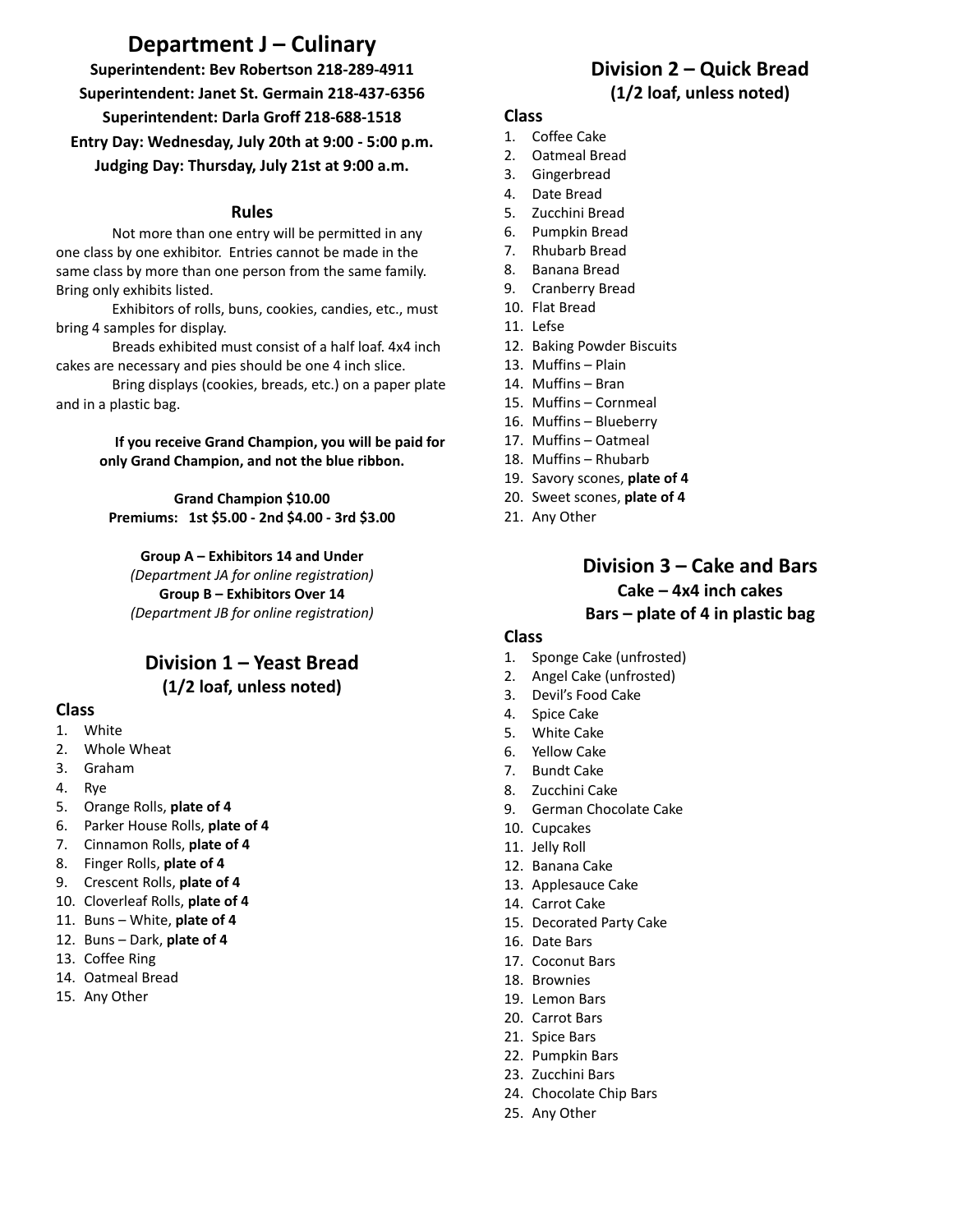## **Division 4 – Cookies and Doughnuts (plate of 4 in plastic bag)**

#### **Class**

- 1. Plain White Cookies
- 2. Ginger Cookies
- 3. Chocolate Cookies
- 4. Oatmeal Cookies
- 5. Chocolate Chip Cookies
- 6. Spritz
- 7. Overnight Cookies
- 8. Peanut Cookies
- 9. Peanut Butter Cookies
- 10. Snickerdoodle Cookies
- 11. Spice Cookies
- 12. Date Filled Cookies
- 13. Doughnuts Cake Quick
- 14. Doughnuts Raised Yeast
- 15. Any Other

# **Division 5 – Pies**

### **(one 4-inch slice)**

#### **Class**

- 1. Pumpkin
- 2. Lemon Pie with Meringue
- 3. Apple
- 4. Cherry
- 5. Rhubarb
- 6. Strawberry
- 7. Raisin
- 8. Raspberry
- 9. Blueberry
- 10. Peach
- 11. Sour Cream
- 12. Mincemeat 13. Any Other

### **Division 6 – Candies (plate of 4 in plastic bag)**

#### **Class**

- 1. Fudge
- 2. Divinity
- 3. Peanut Brittle
- 4. Mints
- 5. Caramels
- 6. Truffles
- 7. Assortment of Candies on a Plate
- 8. Any Other

### **Canning Rules**

Jars used for canning should be standard quarts or pints and exhibited with rings. Use standard canning jars for jams and jellies. They must be sealed with lids and rings. No Paraffin. Some canned goods will be opened at the judge's discretion. Canned items must be processed by either the hot water bath or pressure canner method. Please provide the following information on each jar: the month and year it was canned, the processing method used and the amount of time it was processed.

### **Division 7 – Canned Vegetables (To Be Opened)**

### **Class**

- 1. Corn, Cut from Cob
- 2. Sauerkraut
- 3. String Beans
- 4. Carrots
- 5. Tomatoes
- 6. Pumpkin
- 7. Tomato Juice
- 8. Collection of 4 Varieties
- 9. Any Other

### **Division 8 – Canned Fruits (To Be Opened)**

#### **Class**

- 1. Strawberries Tame
- 2. Apricots
- 3. Raspberries Tame
- 4. Blueberries
- 5. Cherries
- 6. Plums Wild
- 7. Plums Tame
- 8. Peaches
- 9. Pears
- 10. Crab Apples
- 11. Rhubarb
- 12. Juneberries
- 13. Cranberries
- 14. Any Other

## **Division 9 – Jelly**

**(To Be Opened)**

#### **Class**

- 1. Grape
- 2. Plum
- 3. Raspberry
- 4. Apple
- 5. Currant
- 6. Cranberry
- 7. Chokecherry
- 8. Crab Apple
- 9. Strawberry
- 10. Collection of 4 Varieties
- 11. Honey Locally Processed
- 12. Any Other